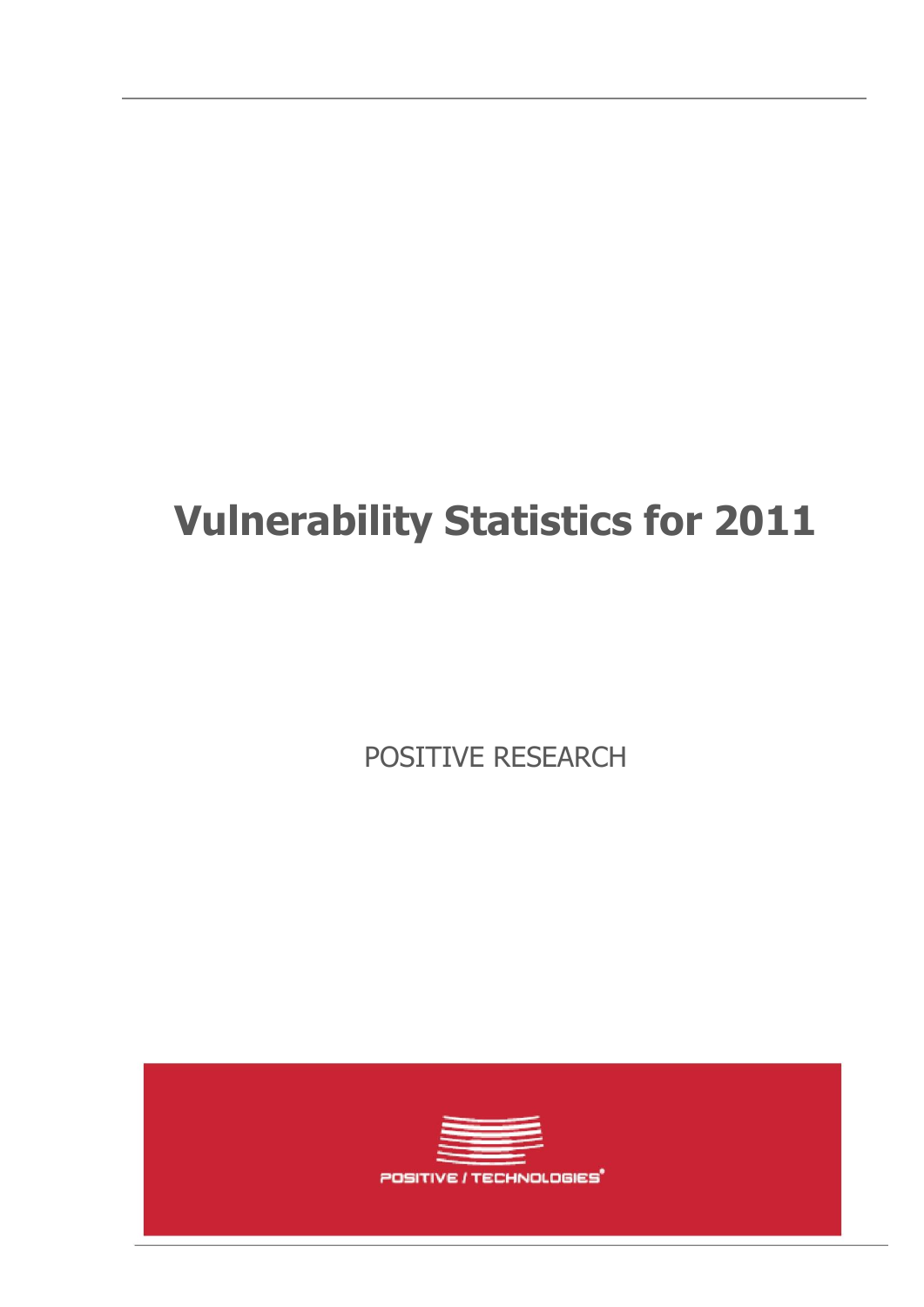

#### **Table of contents**

|              | Introduction                                                 | 3  |
|--------------|--------------------------------------------------------------|----|
| $\mathbf{2}$ | The Status of Vulnerabilities (Available Patches)            | 5  |
| 3            | Distribution of Vulnerabilities Based on Type of Action      | 6  |
| 4            | Distribution of Vulnerabilities Based on Exploitation Vector | 7  |
| 5            | Vulnerabilities Sorted By the Type of Software               | 8  |
| 6            | 0-day Vulnerabilities                                        | 13 |
| 7            | Vulnerabilities in Operating Systems                         | 15 |
| 8            | Vulnerabilities in Web Applications                          | 16 |
| 9            | <b>Reference Materials</b>                                   | 17 |
|              | 10 Positive Research                                         | 19 |
|              |                                                              |    |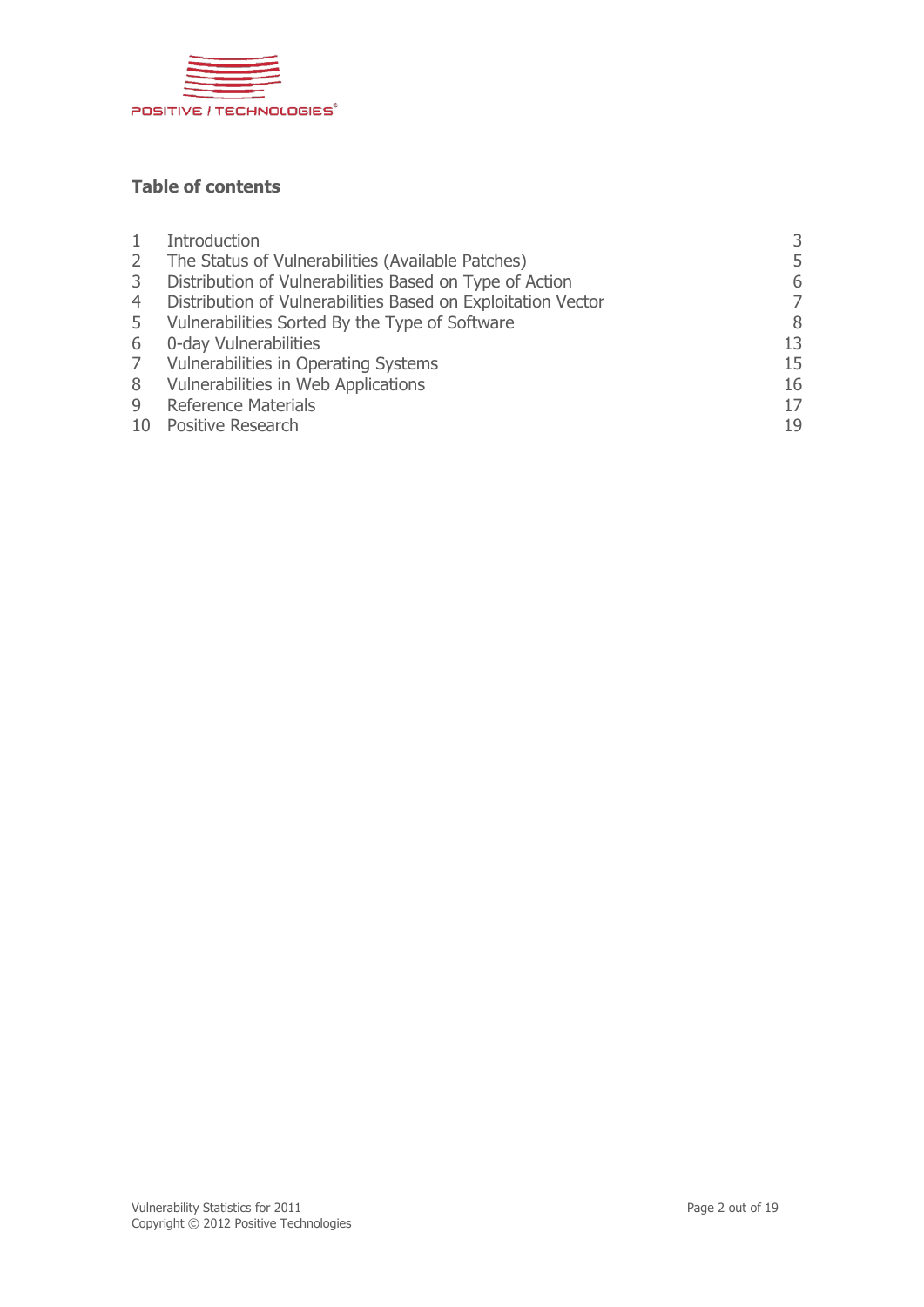

# **1 Introduction**

SecurityLab.ru issued an annual report that provides statistics on vulnerabilities published in 2011. The researchers were focused on SCADA systems, content management systems (CMS), Adobe applications, browsers, and Windows-based operating systems. All these applications and systems were frequently penetrated last year. This review covers some serious incidents triggered by allegedly insignificant vulnerabilities, and gives the corresponding statistics.

#### **Vulnerabilities as a Way to Block Production or Stop Nuclear Program**

In 2011 specialists confirmed that Cyber Cold War had broken out. Today hackers are targeting industrial plants and military facilities. Last fall was welcomed with a Trojan famous as Duqu. It penetrates a Windows-operated computer by exploiting the CVE-2011-3402 vulnerability. Then it can make its way to the enterprise's SCADA system, steal the information about the IT infrastructure and establish control over the industrial facilities. Some experts noted that components of the main Duqu module resembled those of the Stuxnet warm, which had incapacitated several Iranian uranium enrichment plants in 2010.

#### **Forged SSL Certificates – Revenge for Iran?**

In the spring and summer of 2011, hackers from Tehran compromised servers of Comodo and DigiNotar certification authorities. The DigiNotar operation turned out to be more "successful": some of the stolen certificates belonged to the CIA, Mossad, and MI6. Beside the needs of international cyber intelligence, the stolen digital passports were used to conduct man-in-themiddle attacks (MitM). The hackers redirected "client's" Internet traffic to their proxy, where the victim browser received the forged certificate and returned non-encrypted information. Those operations put at risk users of many services that use SSL certificates such as Internet banking, email etc.

#### **Digital Signature and US Military Secrets**

Having hacked servers of RSA Security in March 2011, unknown hackers jeopardized security of RSA SecurID digital signatures. Over 40 million employees used those tokens to access restricted networks. The attack started with an email that offered the staff members of the RSA headquarters to open a spoofed Excel file with an intriguing name *Recruitment Plan 2011.xls*. If opened, the malicious worksheet triggered the installation of Poison Ivy by exploiting the CVE-2011-0609 vulnerability in Adobe Flash Player. The stolen data contained information on the newest solutions for two-factor authentication. Later, the hackers tried to use the tokens to break into servers of the world's biggest military industrial system, Lockheed Martin.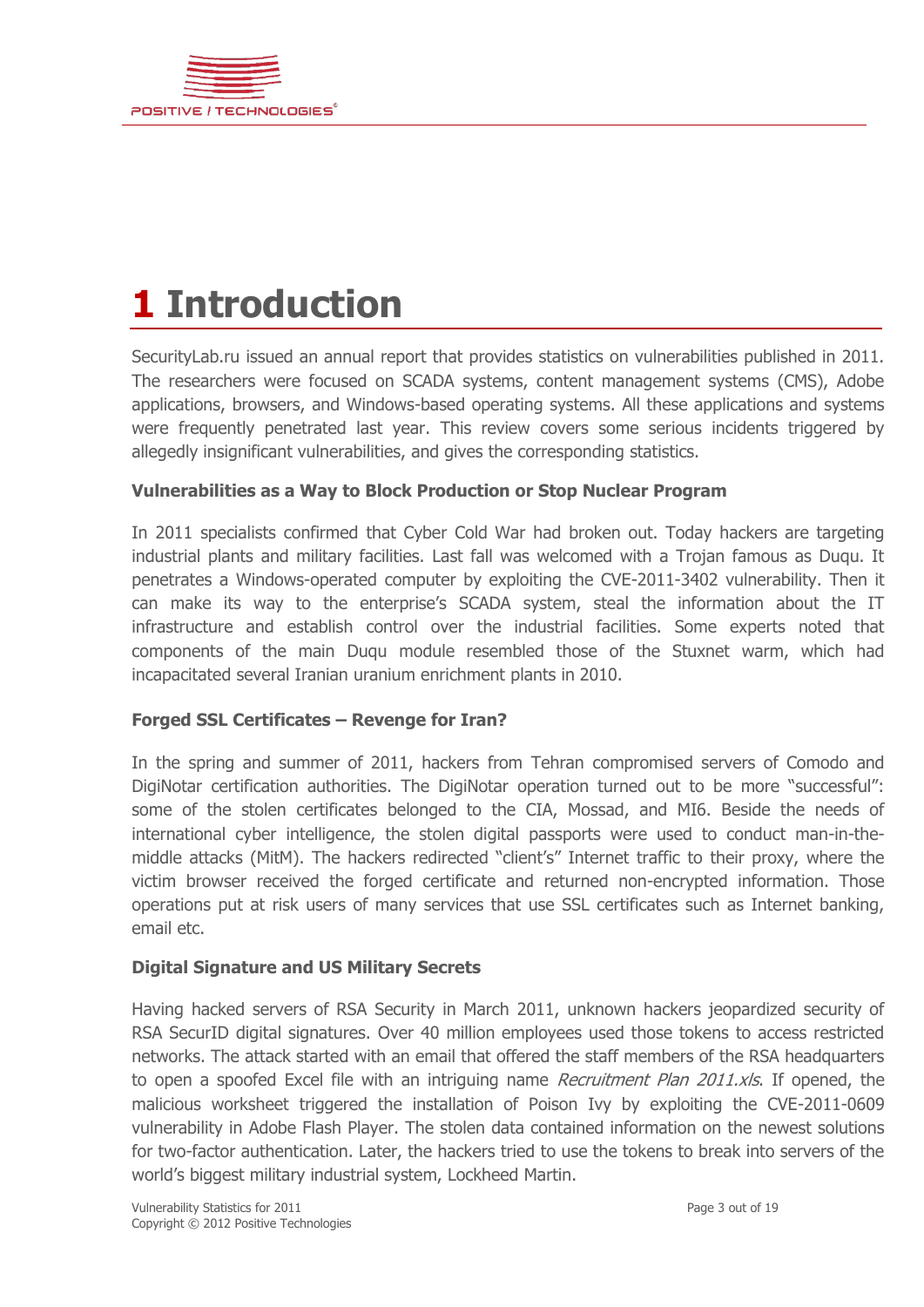

#### **Non-Compliance with PCI DSS: What Are the Threats?**

In May, 2011, the police captured a group of Rumanian hackers who had cracked transaction processing systems in vending machines and during the next three years had been intercepted data from clients' payment cards. Their main victim was Subway. According to The Wire, the Subway LAN was penetrated via wireless networks and the vending machines were not compliant with Payment Card Industry Data Security Standards (PCI DSS). Moreover, the specialists who provided remote technical support services for the equipment made fatal errors. Not only had they failed to install updates for PCAnywhere, a remote administration application, but they had used the simplest password-login combination (*administrator, computer*) for more than 200 systems.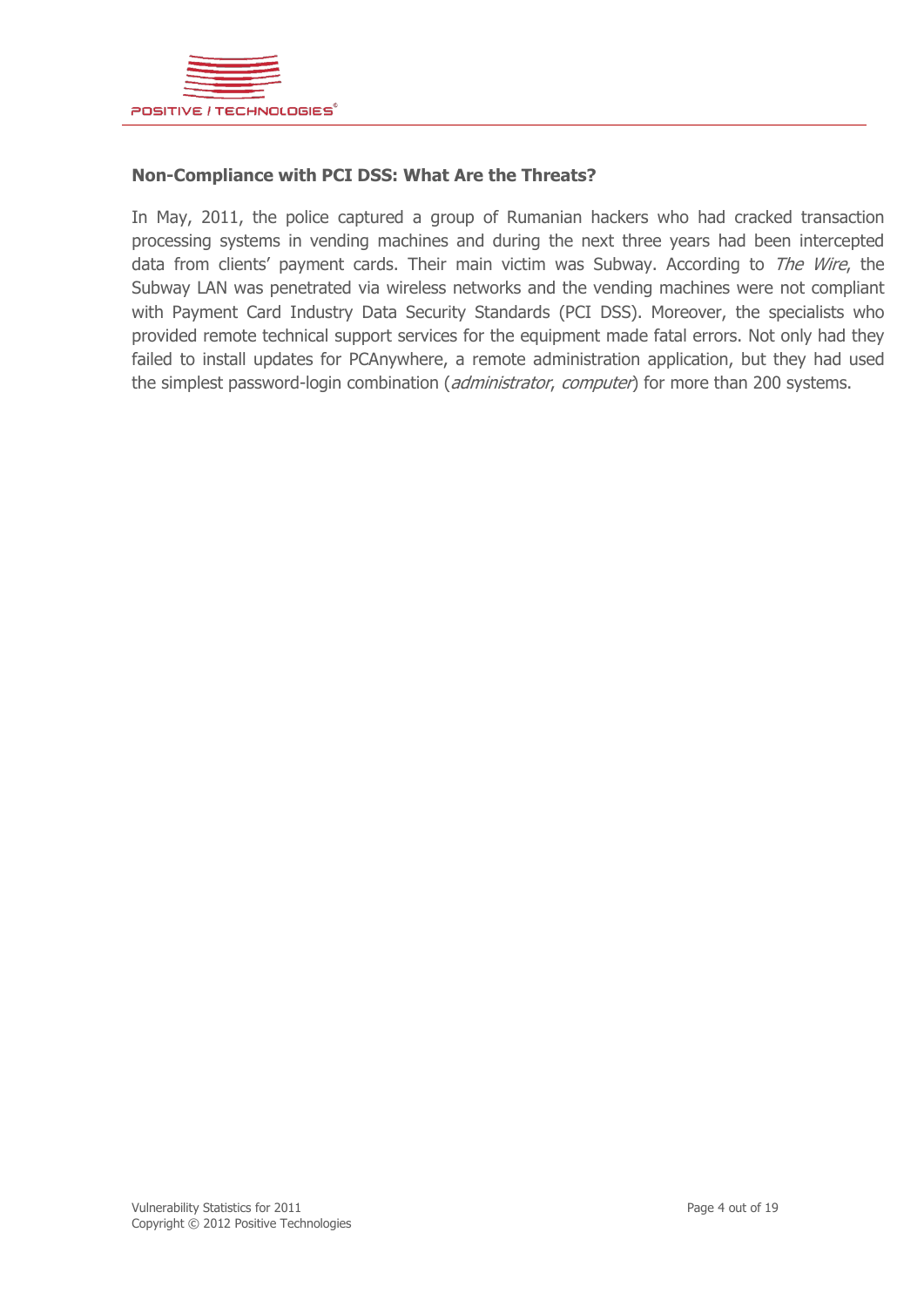

### **2 The Status of Vulnerabilities (Available Patches)**



*Figure 1. Vulnerability Status (Available Patches)*

The total number of vulnerabilities described in 2011 is 4733. By January 1 vendors were able to fix only 58% of vulnerabilities and publish workarounds for 7%. This means that more than a third of the vulnerabilities remained exploitable for cyber criminals.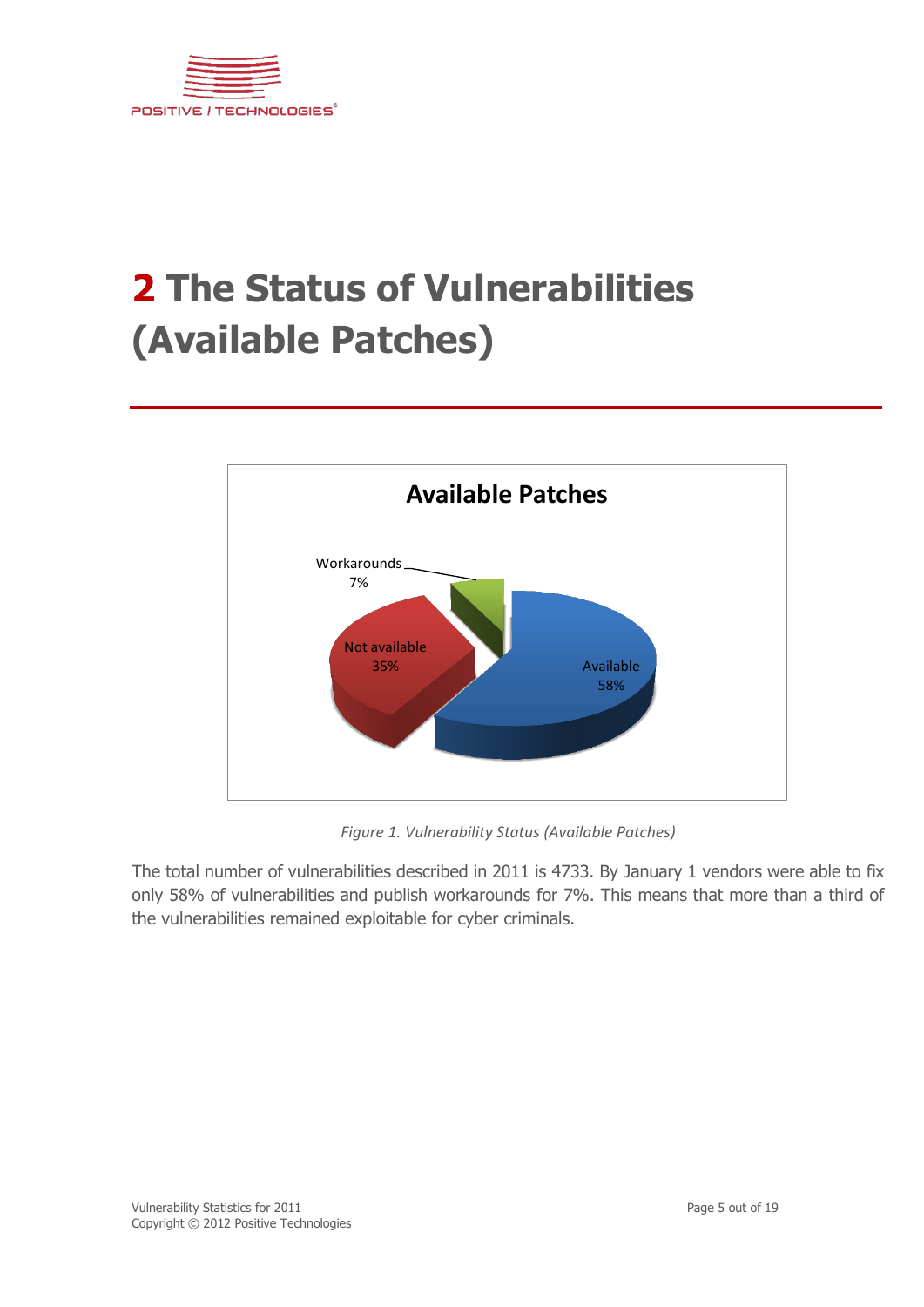

## **3 Distribution of Vulnerabilities Based on Type of Action**



*Figure 2. Distribution of Vulnerabilities Based on Type of Action*

Almost a quarter of vulnerabilities (24,2%) allowed hackers to compromise a system by executing arbitrary code on the victim s computer, 21% led to Cross-Site Scripting, about 15% could trigger denial of service. 13% of the detected flaws could be used for sensitive information disclosure. Finally, 12% allowed unauthorized data manipulation.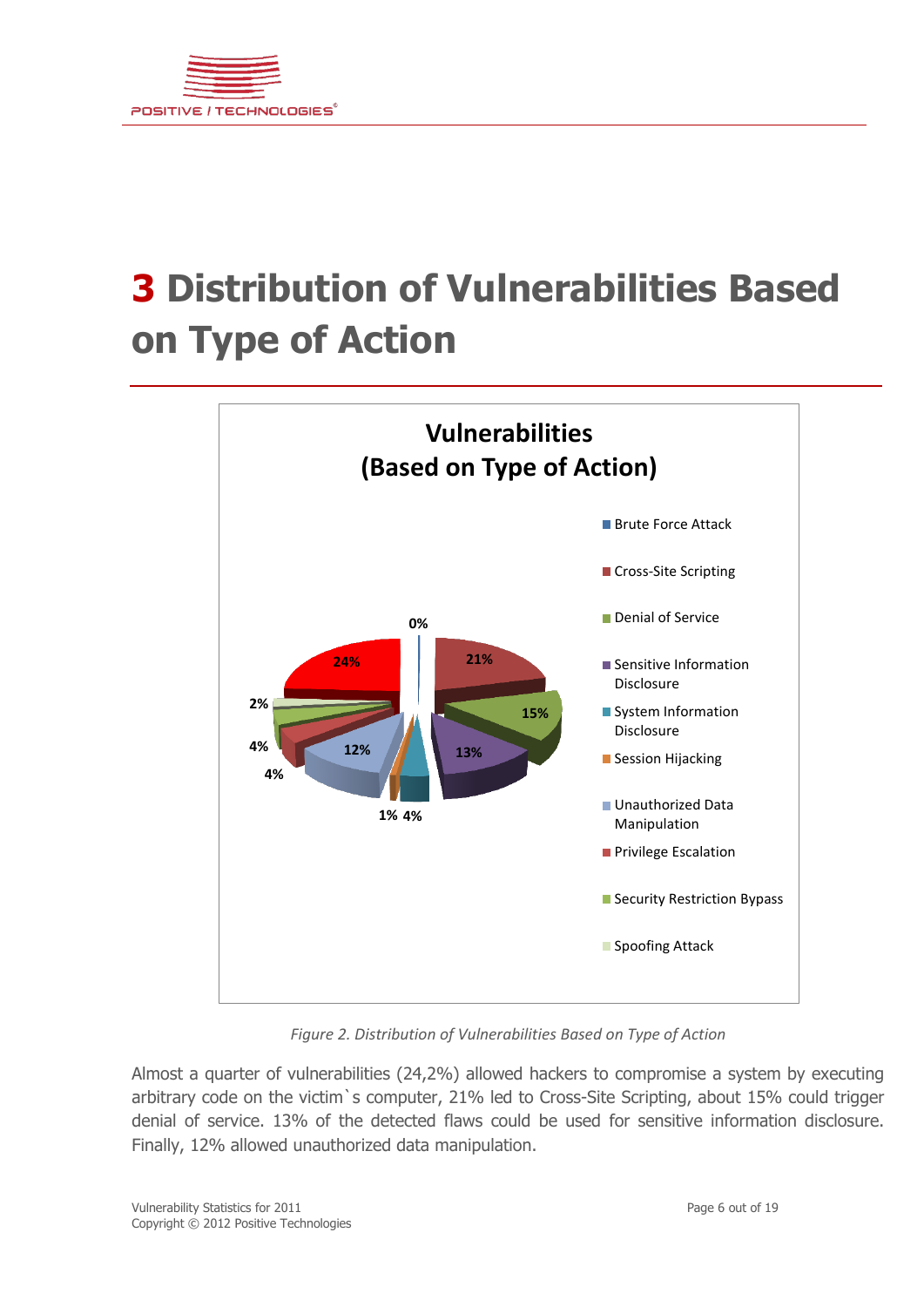

## **4 Distribution of Vulnerabilities Based on Exploitation Vector**



*Figure 3. Distribution of Vulnerabilities Based on Exploitation Vector*

77% of all the vulnerabilities detected in 2011 could be exploited remotely, 15% - over the local network and 8% required local access.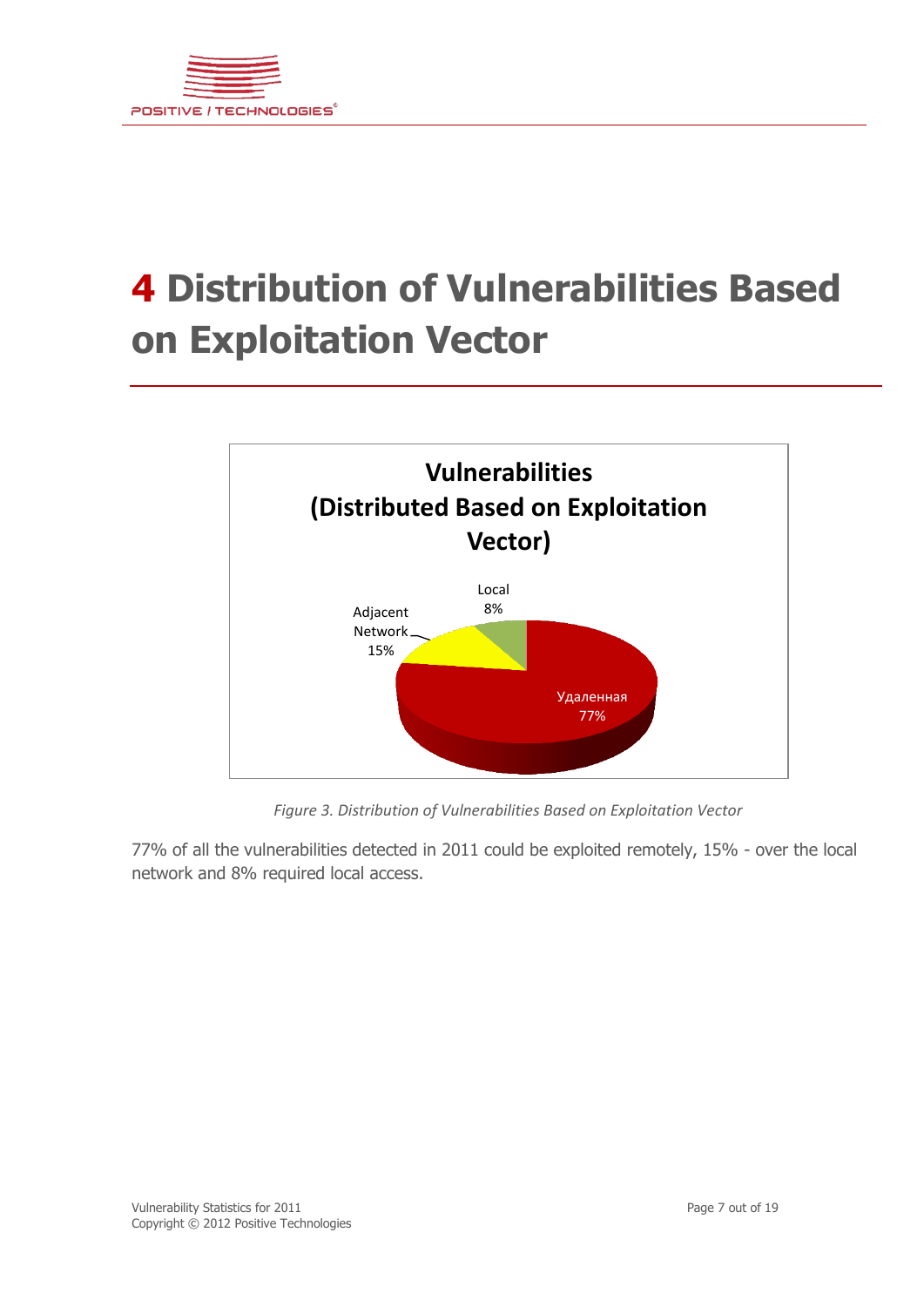

# **5 Vulnerabilities Sorted By the Type of Software**

Let's look at vulnerabilities in the types of software solutions provided below.

#### **1. Server Software**

*Table 1. Vulnerabilities in Server Software*

| <b>Type of Software \Severity</b> | <b>High</b> | <b>Medium</b> | Low |
|-----------------------------------|-------------|---------------|-----|
| <b>SCADA systems</b>              |             | 24            |     |
| <b>DNS</b> servers                |             |               |     |
| Web servers                       |             |               |     |
| <b>Application Servers</b>        |             |               |     |

Vulnerabilities in SCADA systems were in the limelight: 17 security bulletins described 37 vulnerabilities. Such attention to software component of SCADA is not unreasonable: last two years were favorable for viruses that targeted industrial automation applications.

#### **2. Client Software**

*Table 2. Vulnerabilities in Client Software*

| <b>Type of Software \Severity</b> | <b>Critical</b> | <b>High</b> | <b>Medium</b> | Low |
|-----------------------------------|-----------------|-------------|---------------|-----|
| <b>Browsers</b>                   |                 | 425         |               | 88  |
| <b>Office Applications</b>        |                 | 127         |               |     |
| <b>Multimedia Applications</b>    |                 | 247         |               |     |
| <b>ActiveX</b> components         |                 |             |               |     |

#### **3. Browsers**

Over 594 vulnerabilities were detected in the most popular browsers (the summary table is provided below).

*Note: Errors of the Denial of Service type were not considered in the report.*

*Table 3. Browser Vulnerabilities*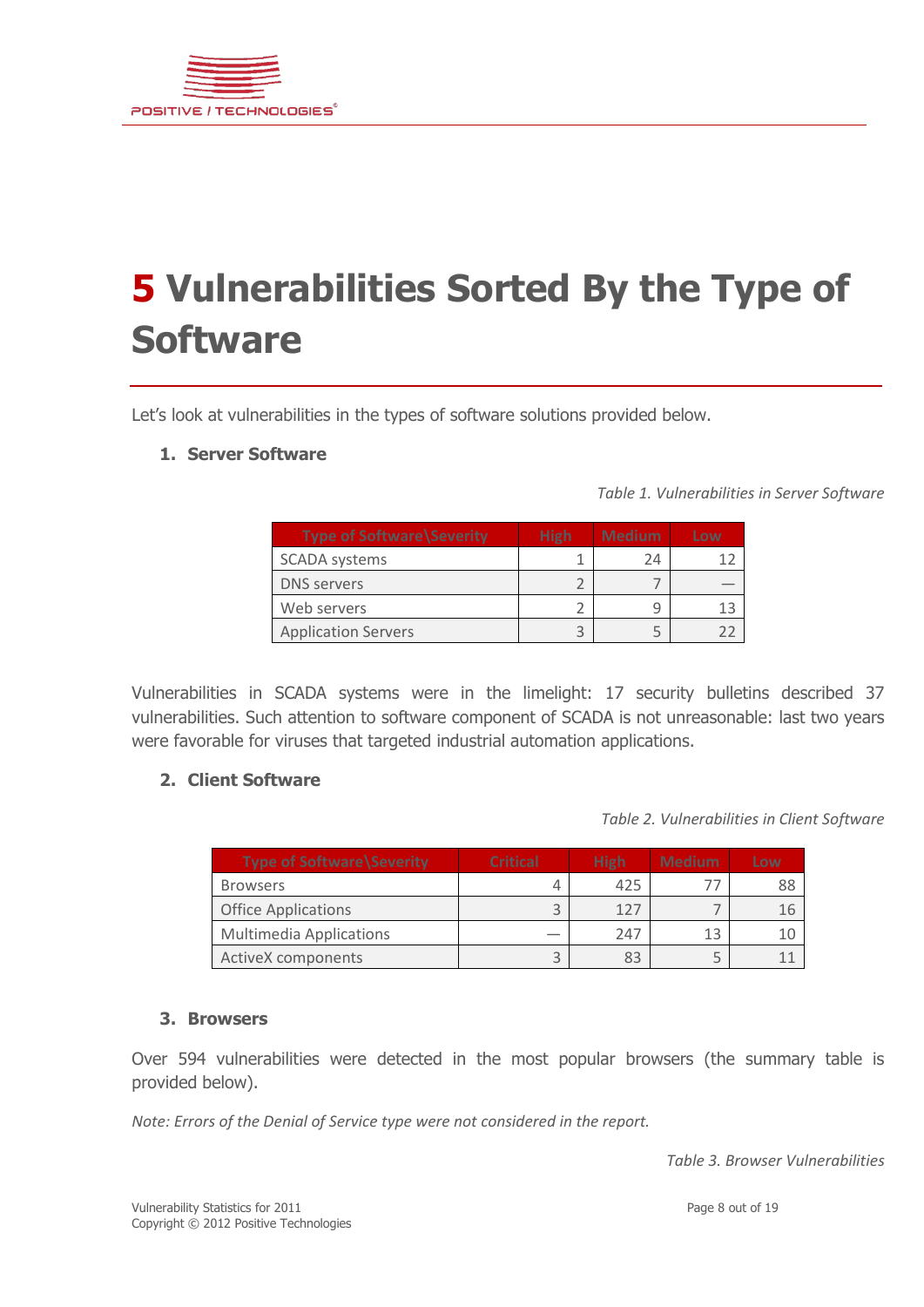

| <b>Browser\ Severity</b><br>Level | <b>Vulnerability</b> | <b>Critical</b> | <b>High</b> | <b>Medium</b> | Low |
|-----------------------------------|----------------------|-----------------|-------------|---------------|-----|
| Apple Safari                      | 169                  |                 | 140         | 13            | 16  |
| Google Chrome                     | 278                  | 1               | 197         | 42            | 38  |
| Mozilla Firefox                   | 89                   |                 | 65          | 12            | 12  |
| Internet Explorer                 | 39                   | 3               | 20          | 3             | 13  |
| Opera                             | 19                   |                 | 3           |               |     |

In 2011, Google Chrome fixed more vulnerabilities than other browsers, with Apple Safari following it and Mozilla Firefox being the third.



### **Vulnerabilities in Browsers (Total for 2011)**

*Figure 4. Browser Vulnerabilities*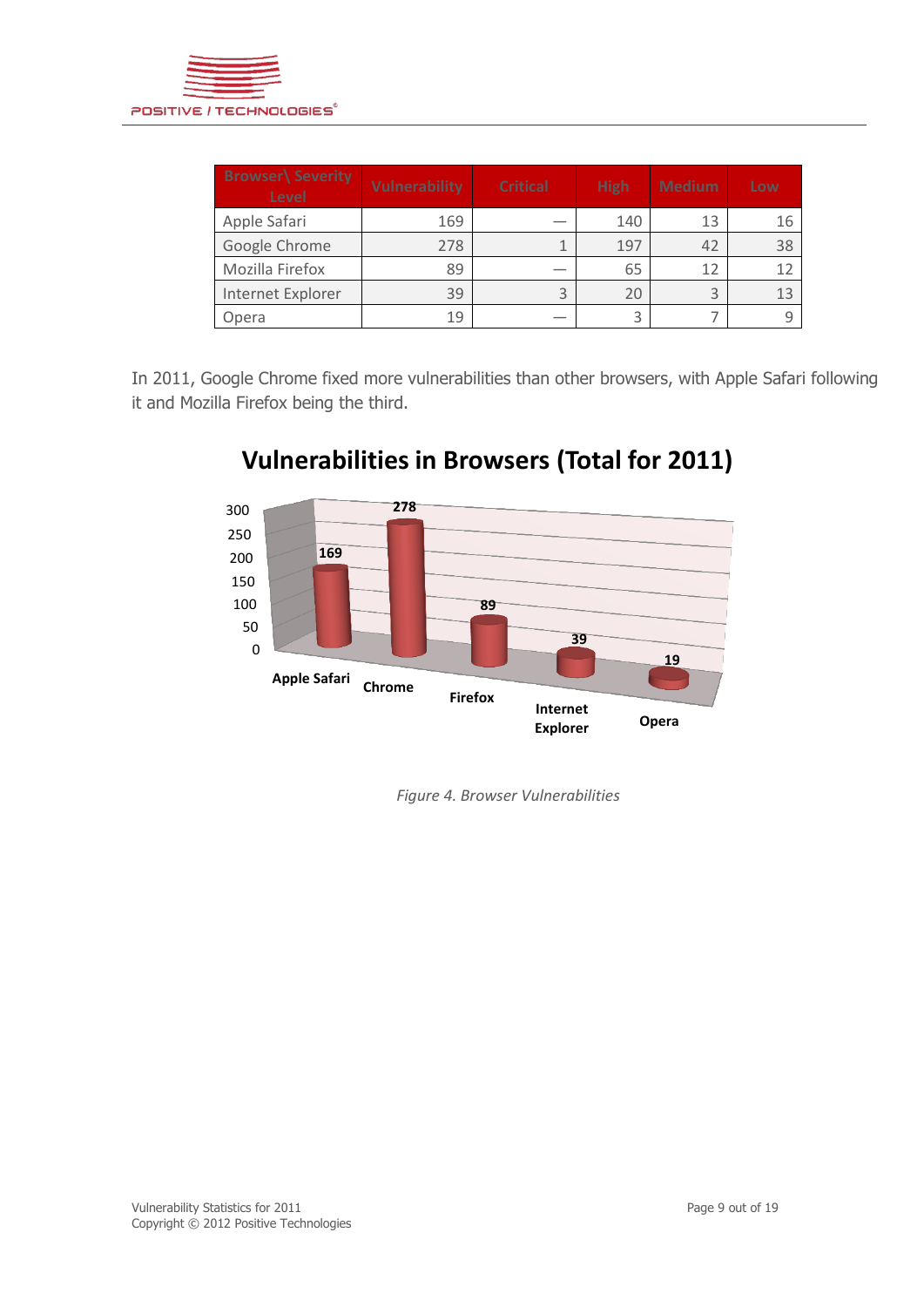



*Figure 5. Distribution of Browser Vulnerabilities Based on Their Severity Level*

Judging by the number of vulnerabilities, the most secure browser of 2011 is Opera. All other applications of this type proved to contain numerous severe vulnerabilities that could lead to system compromise. Among the vulnerabilities, there were 4 critical ones, which had been used in various successful attacks on a number of companies. Three of them were detected in Internet Explorer and one, in Chrome 11.x.

Table 4 provides total statistics for vulnerabilities detected in various browser versions.

| <b>Browser</b> Severity Level | <b>Critical</b> | <b>High</b> | <b>Medium</b> | Low |
|-------------------------------|-----------------|-------------|---------------|-----|
| Apple Safari 5.x              |                 | 140         | 13            | 16  |
| Google Chrome 8.x             |                 | 16          | 4             |     |
| Google Chrome 9.x             |                 | 43          | 8             | 3   |
| Google Chrome 10.x            |                 | 23          | 3             | 4   |
| Google Chrome 11.x            |                 | 12          | 5             |     |
| Google Chrome 12.x            | $\mathbf{1}$    | 26          | 9             |     |
| Google Chrome 13.x            |                 | 40          | $\mathsf{q}$  | 3   |
| Google Chrome 14.x            |                 | 17          | フ             | 8   |
| Google Chrome 15.x            |                 | 20          |               | 16  |
| Internet Explorer 6           | 3               | 16          |               |     |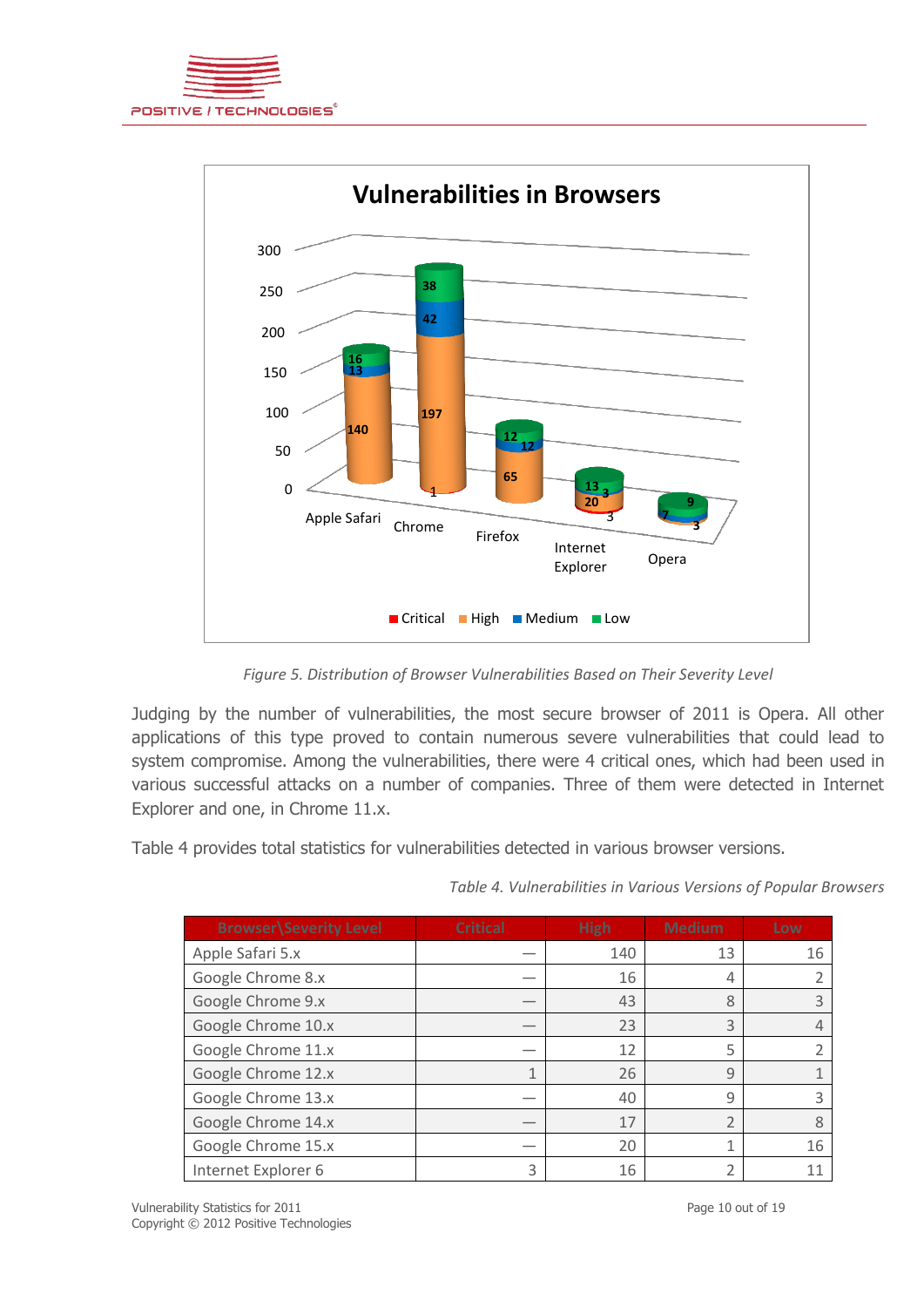

| Internet Explorer 7           | 3 | 15 |   | 12 |
|-------------------------------|---|----|---|----|
| Internet Explorer 8           | 2 | 17 | ς | 11 |
| Internet Explorer 9           | 1 | 14 |   | 10 |
| Mozilla Firefox 3.5.x         |   | 18 | 3 | ੨  |
| Mozilla Firefox 3.6.x         |   | 34 | 6 |    |
| Mozilla Firefox 4.0.x         |   | 11 |   | 3  |
| Mozilla Firefox 5.0.x         |   |    |   |    |
| Mozilla Firefox 6.0.x         |   |    |   |    |
| Mozilla Firefox 7.0.x         |   | 5  |   |    |
| Mozilla Firefox 8.0.x         |   | 4  |   |    |
| Opera 10.x                    |   | 1  | 1 |    |
| Opera 11.x                    |   | 3  |   | 8  |
| Opera Mobile for Android 11.x |   |    |   |    |

#### **4. Popular Media Players**

*Table 5. Vulnerabilities in Popular Multimedia Players*

| <b>Product</b> Leverity Level | <b>High</b> | <b>Medium</b> | Low |
|-------------------------------|-------------|---------------|-----|
| Apple iTunes 10.x             | 133         |               |     |
| Apple QuickTime               | 27          |               |     |
| RealPlayer 14.x               | 22          |               |     |
| <b>VLC Media Player</b>       | 14          |               |     |
| Winamp                        | 17          |               |     |
| Windows Media Player          |             |               |     |

In 2011, the chart of most vulnerable popular media players was leaded by Apple iTunes (133 vulnerabilities). The widely used VLC Media Player is in the middle of the list (15 vulnerabilities), while Windows Media Player contained only two vulnerabilities, which is almost 70 times less than in Apple iTunes.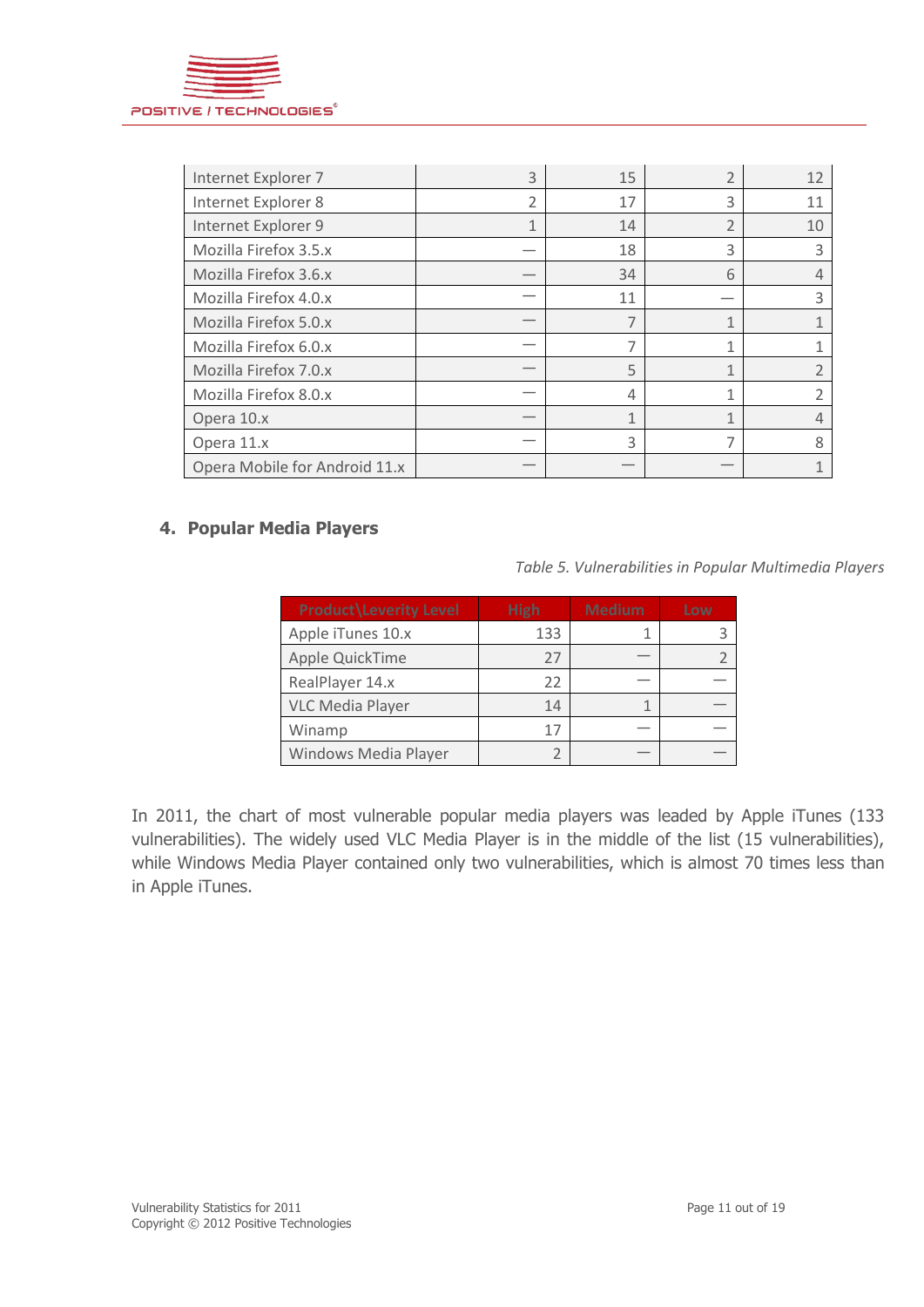

### **Vulnerabilities in Media Player**



*Figure 6. Vulnerabilities in Popular Media Players*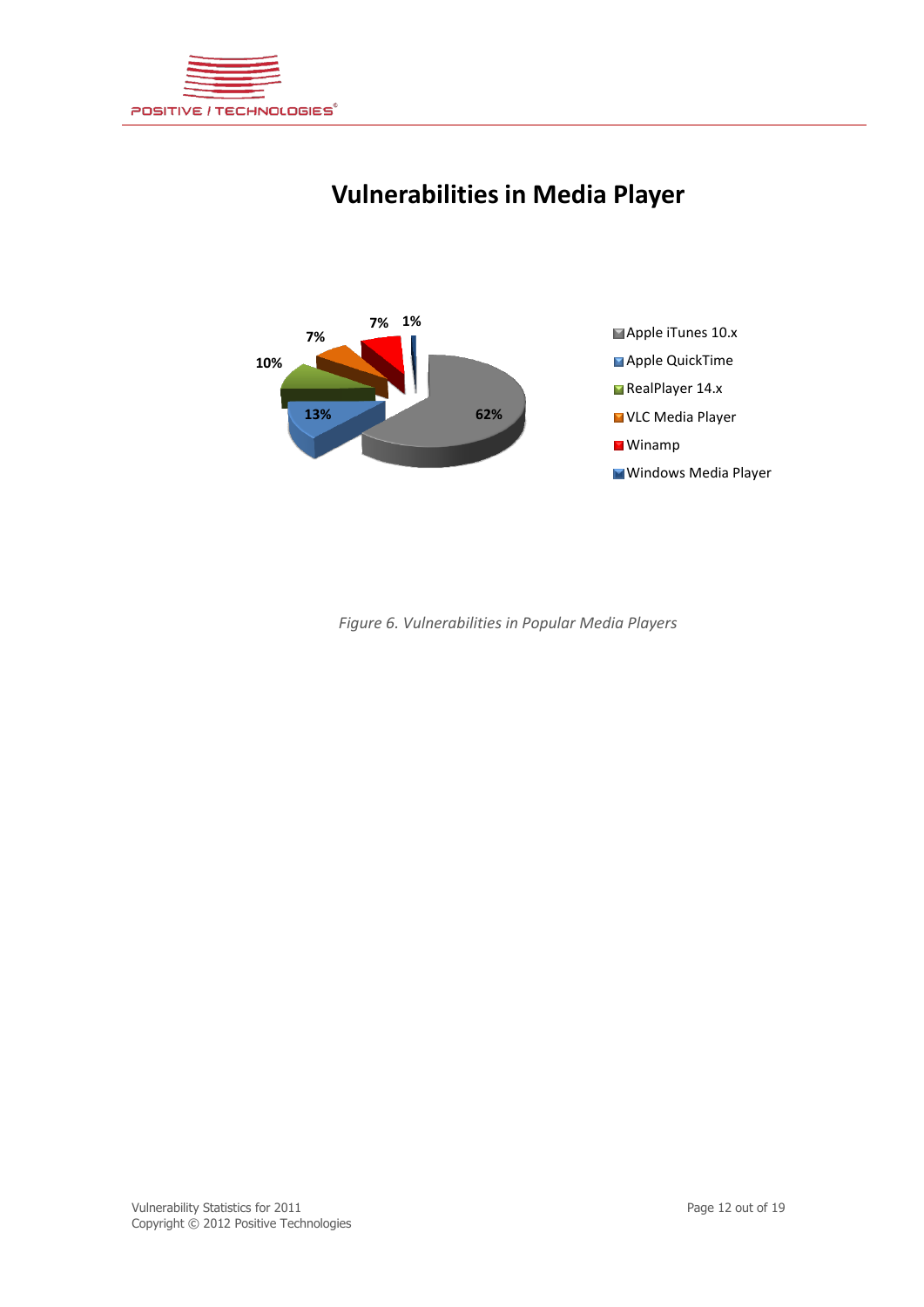

### **6 0-day Vulnerabilities**

0-day vulnerabilities give frequent headaches to developers. System loopholes are often used by hackers even before information about them gets published and vendors release a patch. It's notable that the number of such vulnerabilities has been increasing in Adobe products: last year it reached 7 (thus, Adobe gave dust to another software giant – Microsoft, which accounts for 5 0 days). Among fresh examples of Adobe flaws, there is a CVE-2011-2462 vulnerability in Adobe Reader detected at the end of 2011 and used to hack ManTech, a contractor of the US Department of Defense.

*Table 6. 0-day Vulnerabilities*

| <b>Application</b>          | <b>Vulnerability</b> |
|-----------------------------|----------------------|
| Adobe Flash Player          |                      |
| Microsoft Internet Explorer |                      |
| Microsoft Windows           | 2                    |
| Adobe Reader                | ς                    |
| Yahoo! Messenger            |                      |
| <b>ISC BIND</b>             |                      |
| Hancom Office               |                      |

Table 7 provides statistics for 0-days in products from Microsoft and Adobe compared to the total number of vulnerabilities in products from all other vendors.

*Table 7. 0-days (Microsoft and Adobe)*

| <b>Vendor</b> | 2006 | 2007 | 2008 | 2009 | 2010 | 2011 |
|---------------|------|------|------|------|------|------|
| Microsoft     |      |      |      |      |      |      |
| Adobe         |      |      |      |      |      |      |
| Others        |      |      |      |      |      |      |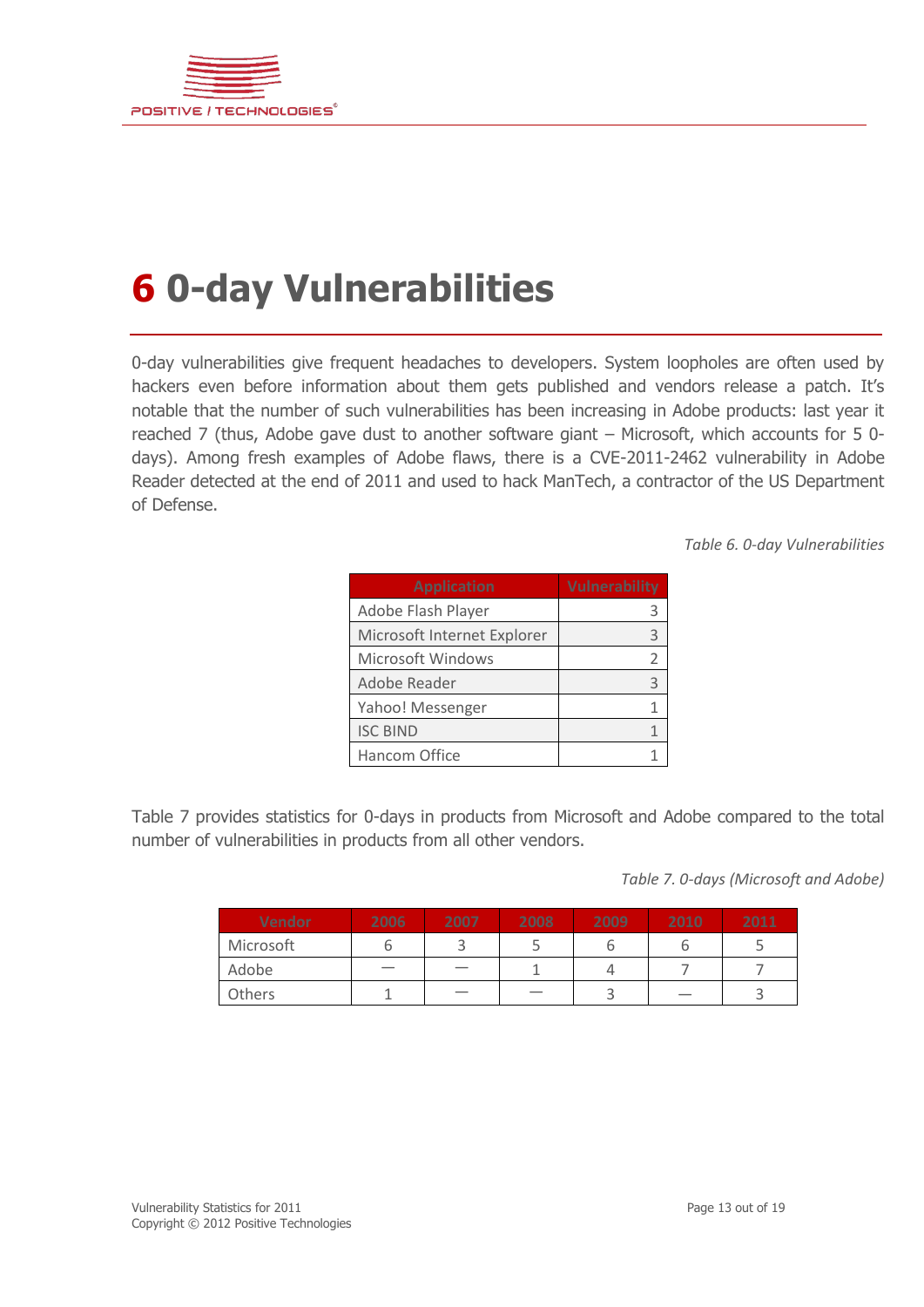



*Figure 7. Total Number of 0-days (since 2006)*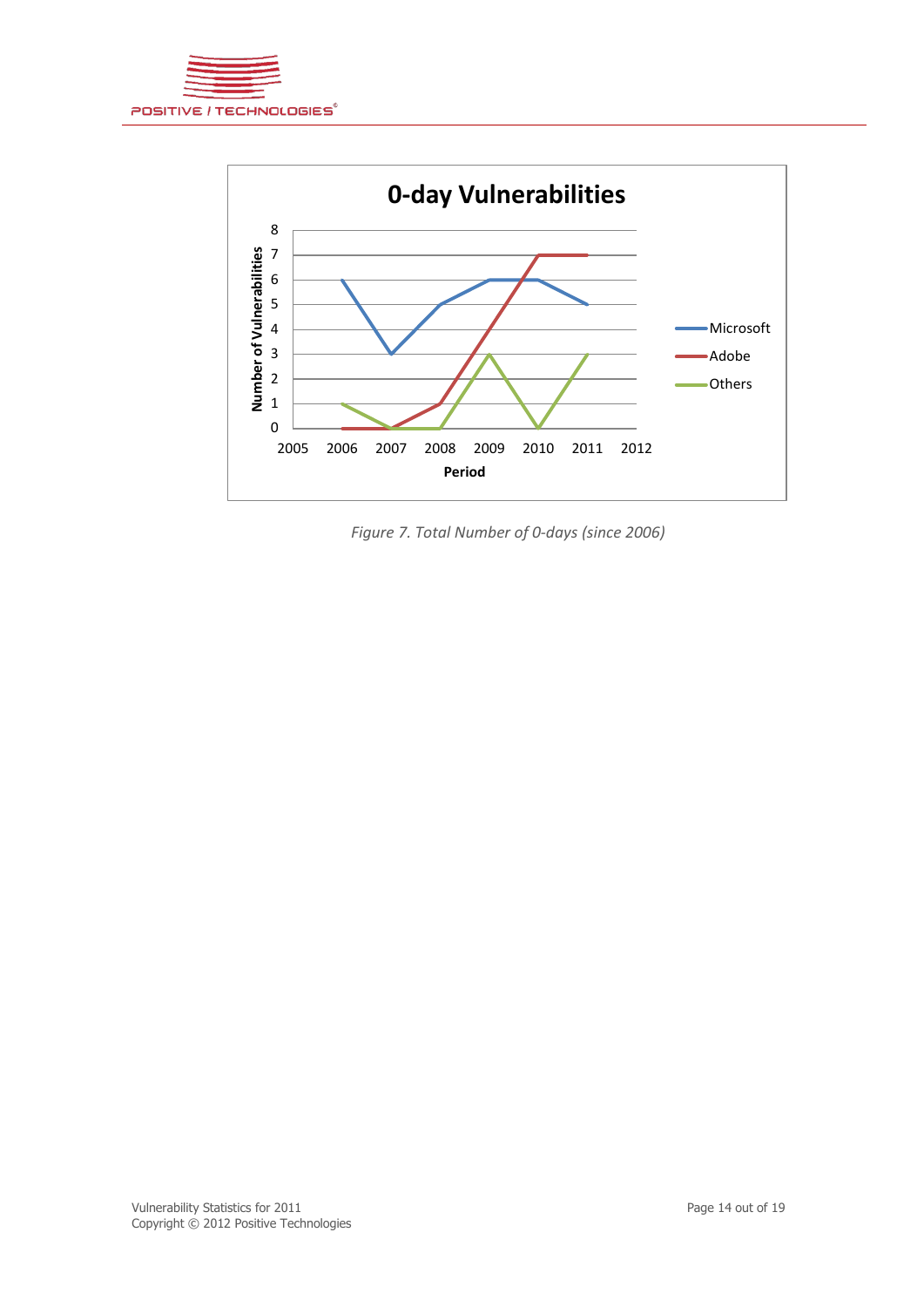

# **Vulnerabilities in Operating Systems**

The wide popularity of Windows adversely affects its security. This Microsoft products contain more vulnerabilities than other operating systems: 92 vulnerabilities were detected in 2011, with two of them being of a critical severity level. However, the greatest number of critical vulnerabilities (33) was detected in Mac OS, while Windows accounted for 22 and various Linux versions, only one. Vulnerabilities in third-party software products were not taken into account in this report.



*Figure 8. Vulnerabilities in Operating Systems (Severity-Based Distribution)*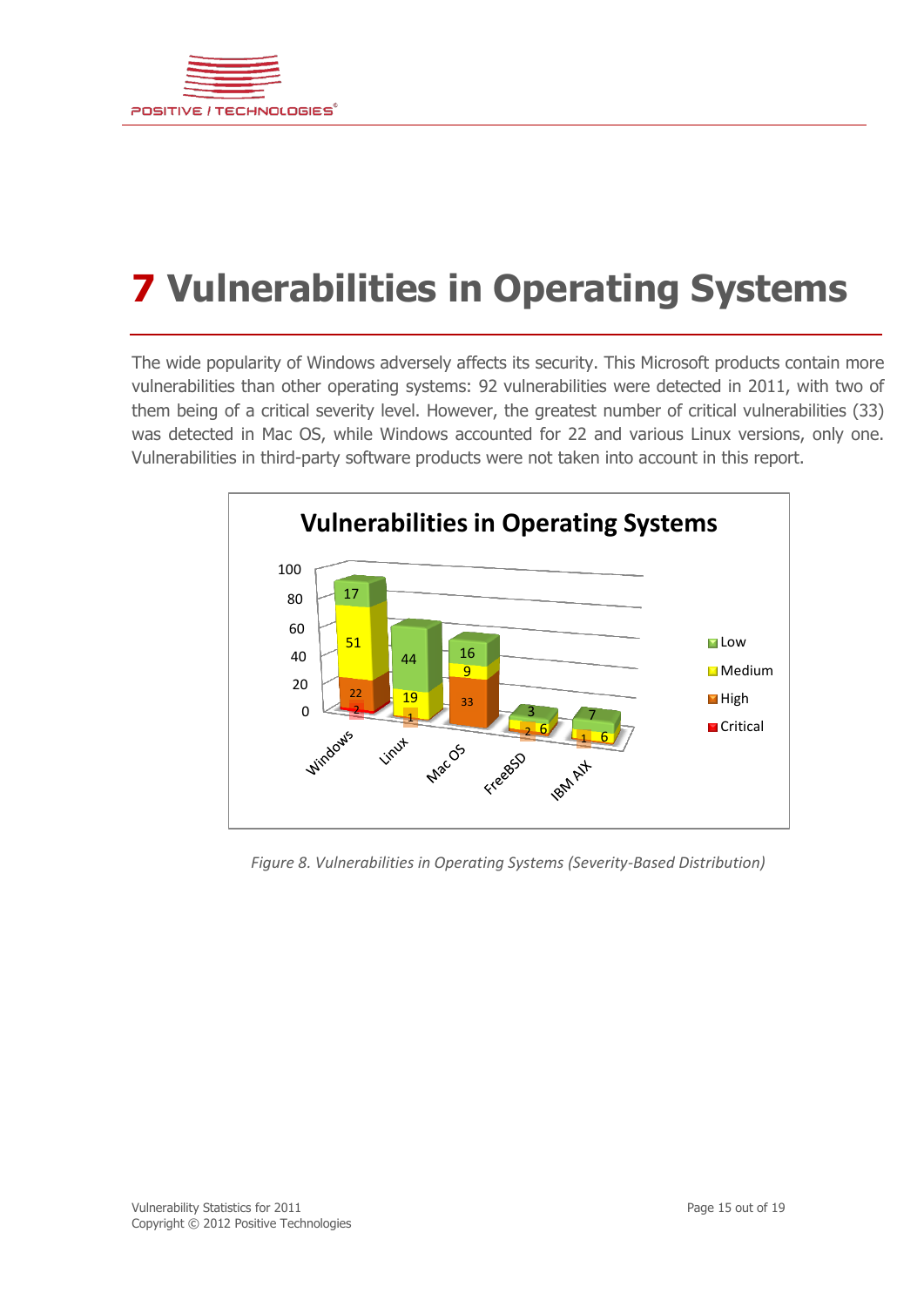

### **8 Vulnerabilities in Web Applications**

In the segment of web applications, the best conditions for gaining unauthorized access are provided by content management systems (18%). Hackers constantly look for vulnerabilities in them and, as we can see, do find a lot of them (204 vulnerabilities in 2011). When working with sites built on popular platforms, not only should the administrators control suspicious activities, but promptly install every CMS update. The same care should be taken about web forums, which are the second in the list of most vulnerable sources (7%).



*Figure 9. Distribution of Vulnerabilities in Web Applications*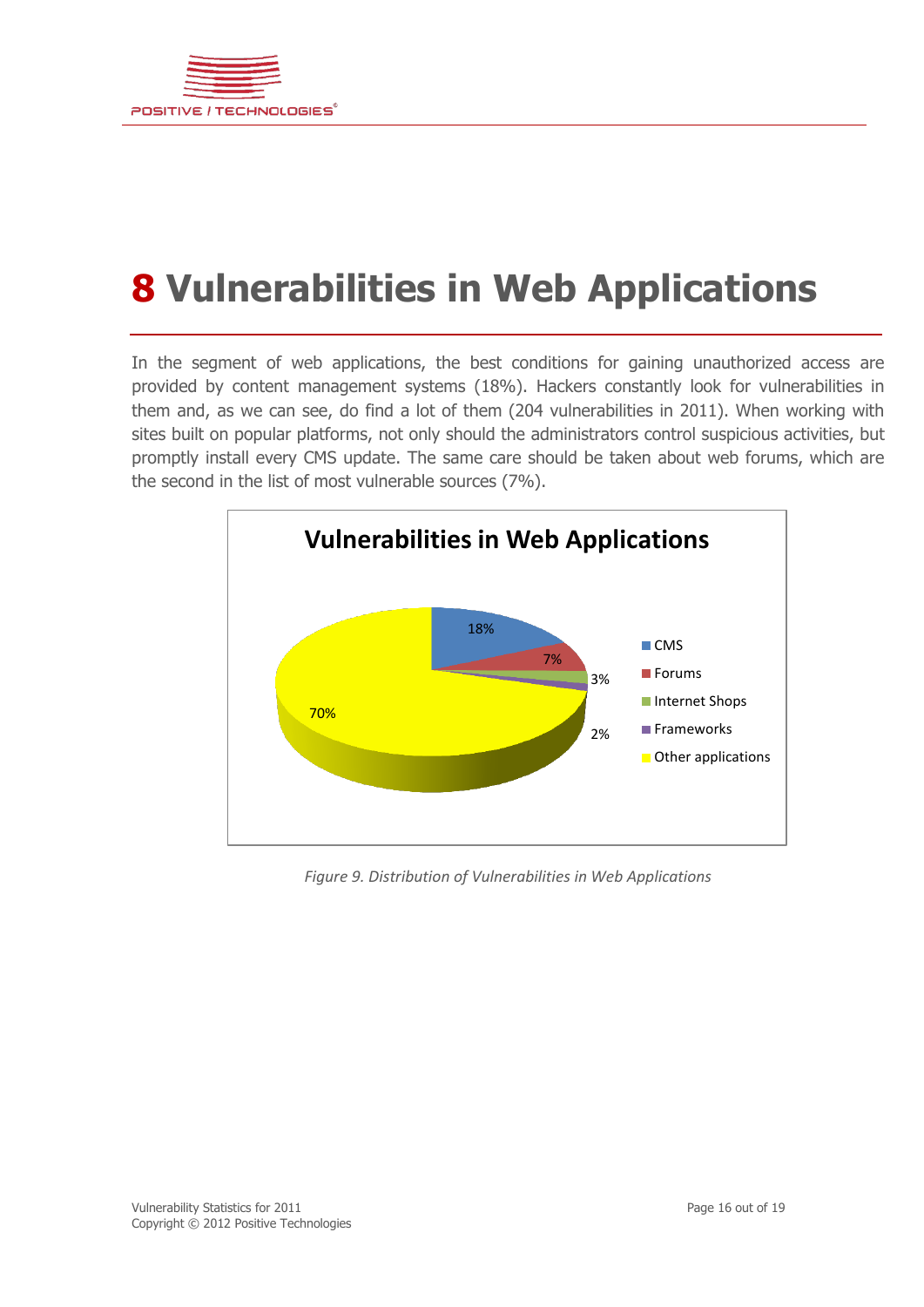

### **9Reference Materials**

#### **Types of Actions**

In security notifications, SecurityLab uses the following terms for types of actions:

#### Brute Force

A type of actions that are performed when an application or an algorithm enables an attacker to guess a user name, password or other data used for access control.

#### Cross-Site Scripting

A type of actions based on exploitation of vulnerabilities that allow an attacker to manipulate the behavior or content of pages of a web application in the target user's browser. This class includes all vulnerabilities connected to scripting operations in browsers (cross-site scripting o stored and reflected types, cross-site request forgery, HTTP-response splitting, etc.).

#### Denial of Service

A type of actions based on exploitation of vulnerabilities that allow an intruder to interrupt normal operation of an application or operating system and influence its accessibility.

#### Sensitive Information Disclosure

A type of actions aimed at detecting vulnerabilities that allow an attacker to gain access to documents, files, credentials, and other sensitive information.

#### System Data Breach

A type of actions based on exploitation of vulnerabilities that allow an attacker to obtain system data (OS versions, running services, location of the files in the system).

#### Session Hijacking

A type of actions based on exploitation of vulnerabilities that enable an attacker to hijack a user's session and act as the user.

#### Unauthorized Data Alteration

A type of actions based on exploitation of vulnerabilities that allow an attacker to alter data without required access privileges, for example, by means of SQL injection.

#### Escalation of Privileges

A type of actions based on exploitation of vulnerabilities that enable a local user to gain privileges of another account in the system.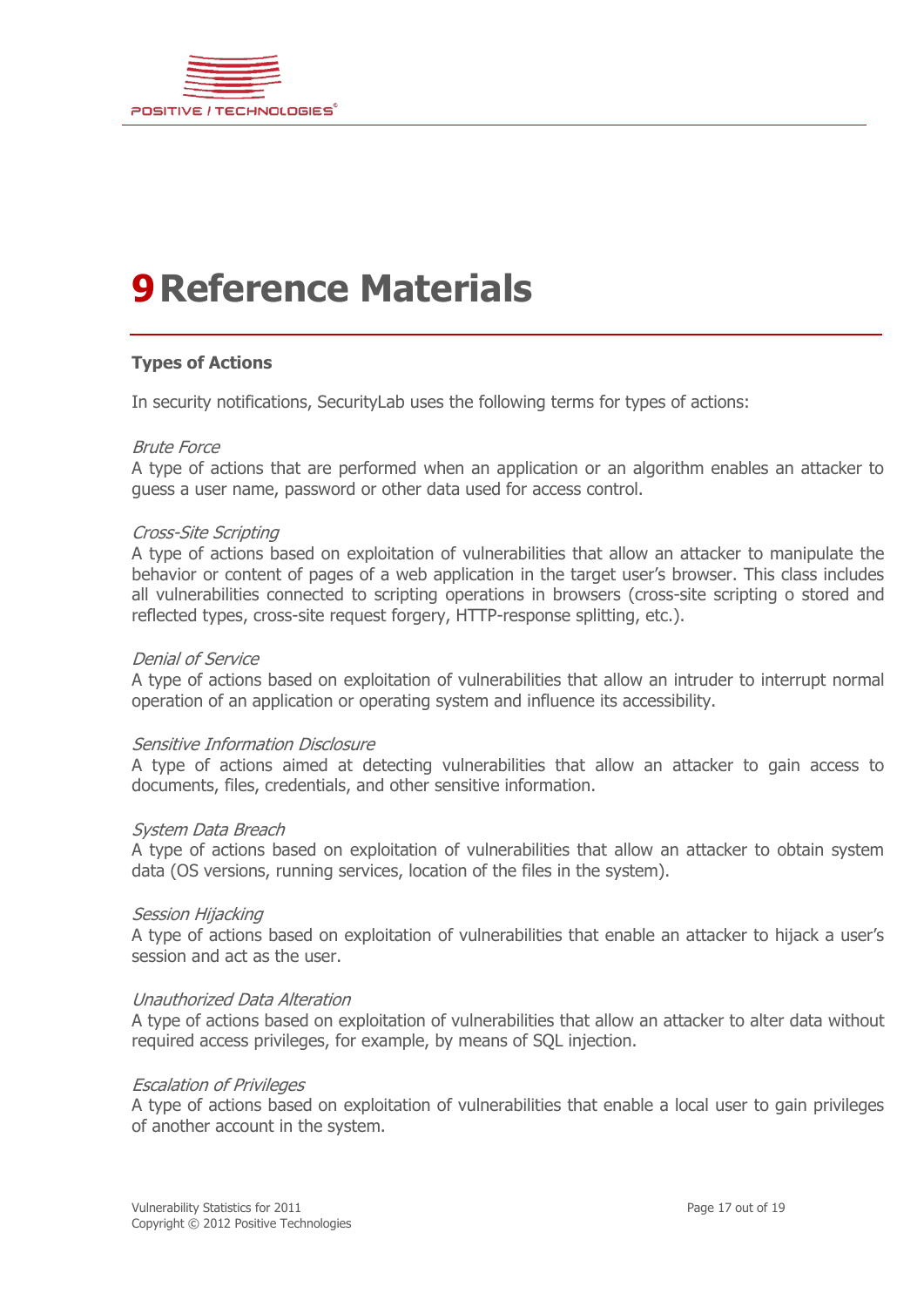

#### Security Restrictions Bypass

A type of actions based on exploitation of vulnerabilities that allow an attacker to bypass certain security mechanisms of an application.

#### Spoofing Attack

A type of actions based on exploitation of vulnerabilities that allow an attacker to perpetuate identity of another user or system.

#### System Compromise

A type of actions based on exploitation of vulnerabilities that allow a remote attacker to execute an arbitrary code in the target system with privileges of a user or the vulnerable service.

#### **Severity Level of Vulnerability**

In the notifications, SecurityLab estimates the severity level of vulnerabilities according to CVSS v. 2.

#### Critical Level

This class is assigned to vulnerabilities that allow an attacker to compromise a system remotely without extra actions on the target user's side, and are actively exploited at the moment when they become widely known (0day vulnerabilities). To be considered critical, a vulnerability should rank >= 8.7 according to the CVSS v. 2, and be detected as the result of a security incident.

#### High Level

This level is assigned to vulnerabilities that allow compromising a system remotely and rank CVSS  $>= 7.4.$ 

#### Medium Level

This level is assigned to vulnerabilities that allow triggering denial of service, gaining unauthorized access to data or performing arbitrary code execution (for example, when the user's vulnerable application is being connected to the server captured by the attacker). Their CVSS rating is  $> = 4.7$ .

#### Low Level

Vulnerabilities of this severity level are exploited locally or their exploitation is either hindered or makes little effect on the system (XSS, denial of service of the client application). Their CVSS v. 2 rating is less than 4.7.